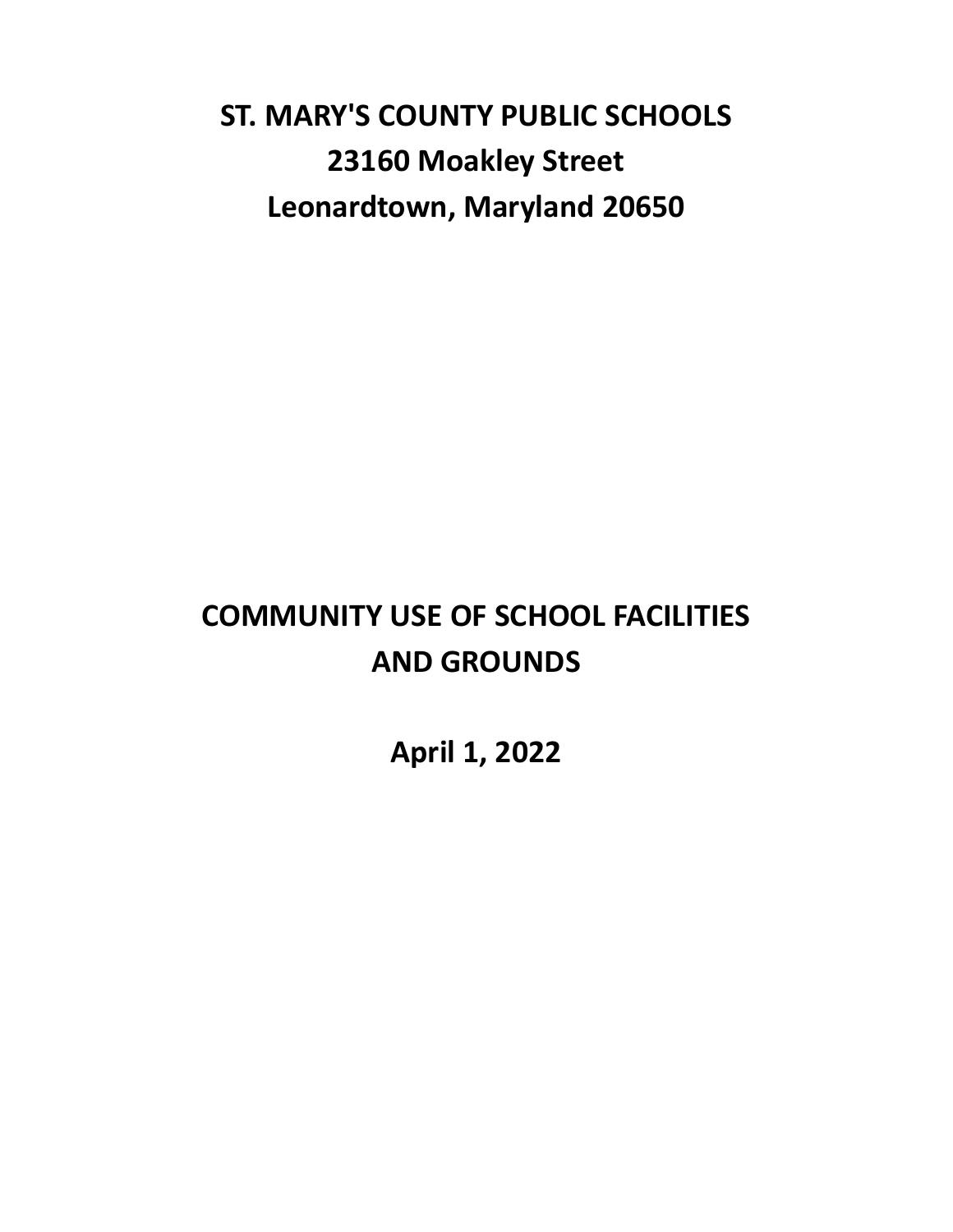The Board of Education of St. Mary's County allows the use of public school facilities and grounds for community activities and events provided that these activities and events:

- Are of a public nature
- Do not interfere with the regular school session and/or bona fide school activities
- Are appropriate for a public school building

When applying, it is the applicant's responsibility, with the appropriate assistance of the site administrator, to assess the adequacy and appropriateness of the facility for the intended use. To ensure that there is adequate time to work with the applicant to address their needs, as well as minimize disruption to school operations; applications to use the facilities should be submitted at least four weeks in advance of the requested use. Applicants shall not advertise any activity involving use at a school facility until an approved application is received.

The Board of Education recognizes the need for school buildings to be available to school groups, parent/teacher organizations, and other outside groups. It is also critical that users, and the community as a whole, recognize that their use of school facilities adds additional expense to the school system. These groups may be assessed appropriate fees to use a facility, as determined by regulation. The use of these facilities and/or grounds shall be available by application in the prescribed manner. Further, the use and users are restricted to those identified on the application. Applicants shall not "sublease" facilities.

Student-related activities will be given priority over community usage. Similarly, community activities benefiting school-aged participants shall be given priority over other community usage. Private events and occasions such as weddings, funerals, family reunions, etc., are not deemed to be activities for which use of a public school building is appropriate; such uses are prohibited.

The Board requires the renting organization to assume all liability for injury or damage to individuals or property and to indemnity and hold harmless the Board and employees of the Board from such loss or damage. The applicant, by signing the building use application, shall indemnify the district and any person whose property may be within the said building for loss or damage to such property caused by any persons attending said meeting or any damage or injury arising by reason of the holding of said meeting. The system reserves the right to require a performance bond or a deposit for protection of the building facility and equipment, and/or to guarantee the rental or expenses.

The renting organization shall observe all fire and safety regulations. In addition, the use of tobacco in any form will not be permitted, and no alcoholic beverages will be used on school grounds or in the buildings. The renting organization shall agree that no immoral or illegal activity will take place on the premises. The renting organization must agree to accept any eligible participant regardless of race, color, sex, age, national origin, religion, or disability.

St. Mary's County Public Schools (SMCPS) encourages the community to appropriately use its facilities - buildings and grounds. Scheduled and group use of SMCPS facilities must be approved in advance. Application should be made to the specific school office, and use is subject to approval and usage fees. To ensure safety, SMCPS restricts unscheduled community use of grounds*/*fields to the daylight hours.

It is the intention of the Board of Education to continue to provide access to the community to enrich the recreational environment of the school neighborhood. To that end, it is critical that care be exercised in the use of facilities, grounds, and associated equipment so as to maximize its useful life for the intended purpose - education. Failure to exercise appropriate care in the use of facilities, or conduct of activities such as those described above, will result in the offending parties being removed from the property and/or prohibited from future use.

SMCPS prohibits activities that interfere with school/student activities, the use or rights of others, or the legitimate purposes for which the school facilities are made available. Examples of such activities include, but are not limited to:

- Criminal, disorderly, or indecent conduct
- Endangering the safety of yourself or others
- Loud or inappropriate language
- Wearing or speaking profanity
- Solicitation or unauthorized distribution of literature
- Littering or throwing inappropriate objects
- Use of drugs, alcohol, or tobacco
- Loitering, blocking or impeding the activities of others
- Driving and*/*or parking vehicles in unauthorized areas or on unpaved areas not specifically designated for parking (vehicles shall be restricted to established roadways and parking lots)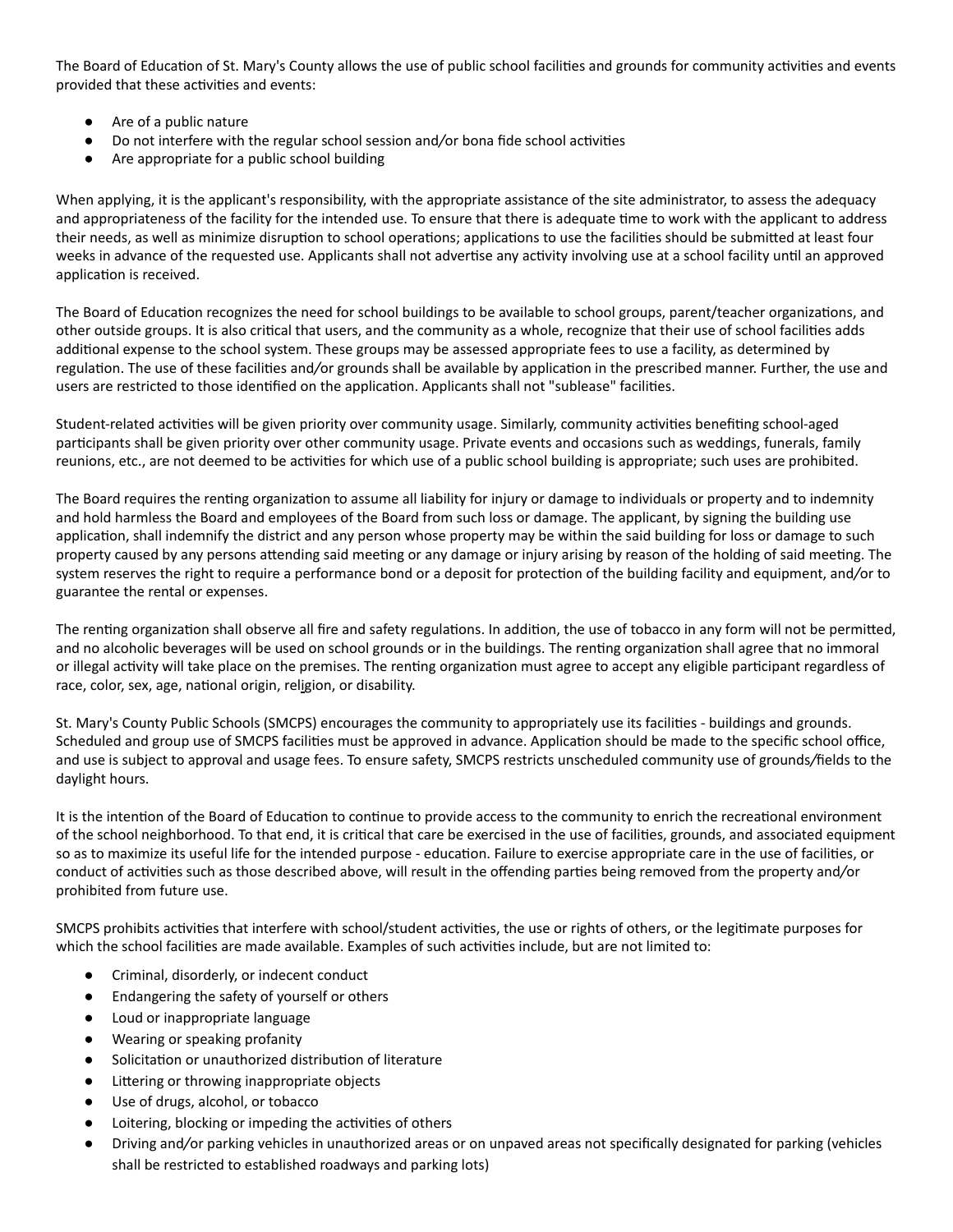Congregating without appropriate purpose or supervision.

## Grounds

Playgrounds and playground equipment are available to the community when not in use by the school system. The use of these facilities for spontaneous, unplanned neighborhood recreation does not require a permit, but such use is at the risk of the user. School system programs will receive priority. Playgrounds and playground equipment should only be used for their intended purpose.

Artificial turf fields, practice fields, tracks, ball fields, and tennis courts at all high schools require permits for their use, and a fee may be assessed to all non-school groups for their usage. SMCPS reserves the right to limit use of certain facilities, such as artificial turf fields and tracks, in order to maintain the community's investment in these assets. All other fields, tracks, ball fields, and tennis courts require permits for their use, but no fee shall be charged for their use.

## Buildings

A permit to use facilities is required for all users, except curricular, co-curricular, or extra-curricular activities of SMCPS (Priority 1) and SMCPS reserves the right to limit use of certain facilities, such as stages, auditoriums, computer and other labs, in order to maintain the community's investment in these assets and ensure the continued availability and good working condition of such facilities for instructional programs. Alternatively, the school system may assess fees designed to defray the costs of maintenance and replacement.

No use of school facilities by outside groups shall be permitted that, in the judgment of the site administrator, conflicts with regular school operations. Reasons for the site administrator to deny the application of a group include:

- The space applied for is being used for school operations.
- The use of the space applied for will interfere or conflict with school activities.
- The space applied for has already been committed to another group.
- The space applied for is inappropriate for a community public building or inadequate for the purpose requested. (See also policy KFF.)
- The applicant does not comply with guidelines regarding the use of space, adequacy of supervision, or adequate security.
- Authorized St. Mary's County Public Schools (SMCPS) building service worker staff are not available to provide support.
- The group requesting use has failed in the past to conform to school system regulations, including, but not limited to, payment of fees or damages, inadequate supervision, etc.

Right is reserved by the school system or site administrator to revoke any such permit, without liability, should such action be deemed necessary or desirable.

Permission for use of school facilities does not constitute a school system endorsement of any organization, the beliefs of an organization or group, nor the expression of any opinion regarding the nomination, retention, election, or defeat of any candidate, or the expression of any opinion as to the passage or defeat of any issue.

Board of Education policies and regulations which govern school use of facilities will, when applicable, also govern community use of school facilities. This pamphlet was prepared for the purpose of expediting community use and enjoyment of public school facilities. While its contents cover most situations, it is not all inclusive. The governing document is the Board of Education Policies and Regulations, section KF, which is available at our county public libraries, as well as at each public school site.

The Board reserves the right to refuse approval or to cancel any and all permits issued for the use of a school building or its facilities when it is deemed that such action is necessary for the best interests of the school system.

Applications to use the facility shall be made for each use. One application which covers a series of uses by one user group may be approved. Such permits for the continued use of a building may be granted on a yearly basis. The general term of yearly permits will begin July 1 of each year of issue, with the exception of winter, spring holidays, abbreviated summer schedules, or when school buildings may be closed for necessary repairs, cleaning, energy savings, or weather.

### Priority Scheduling

Every effort will be made to assure that facilities are available for use by non-school organizations as much as is practicable and on a priority basis in the following order: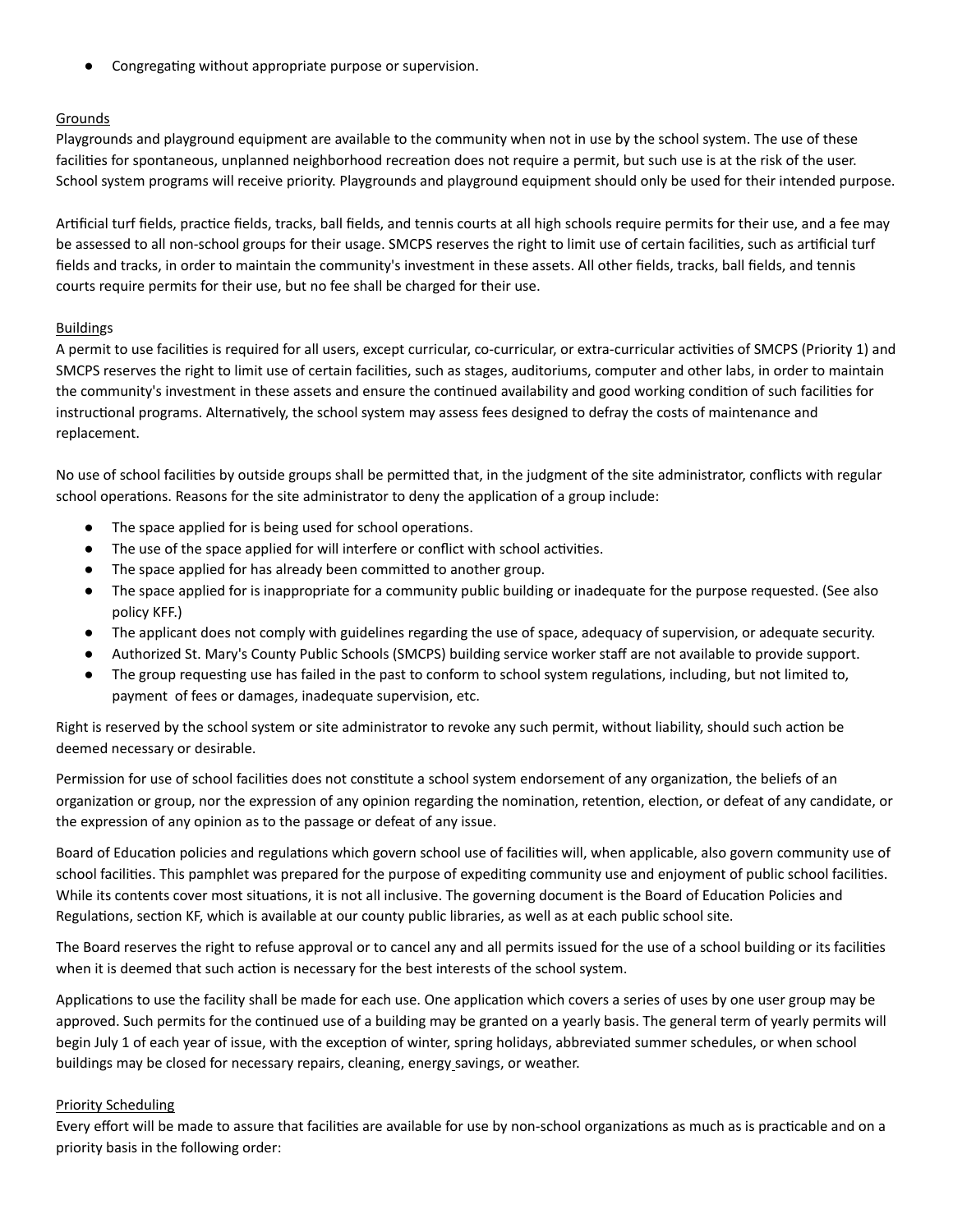See attached Schedule 1

Fees are to be paid upon application (at least two weeks prior to the event). Differences between estimated and actual use shall be seled within thirty (30) days of *(*each) use. All fees shall be paid to the school, and forwarded immediately with the approved application to Accounting. All checks shall be made payable to St. Mary's County Public Schools, or SMCPS.

Fees for use of facility are designed to include reasonable efforts of school personnel to provide access to the group or activity participants, as well as minimal set-up and routine cleaning; additional charges shall be assessed for requests to provide special set up or cleaning activities. If additional building service worker assistance is required, additional charges shall be assessed. With respect to fees and arrangements for usage:

- All payments to any St. Mary's County Public School (SMCPS) employee shall be made only by the school system's payroll office. Applicants will be denied future use of a facility if payments to SMCPS employees are made other than through the SMCPS payroll process. All school employees' time shall be reported on the regular attendance report for payroll purposes.
- Access to a school facility shall be provided as follows: a SMCPS building service worker, a school administrator, or a security staff member. Keys/Cards will not be made available to users.

For purposes of assessing usage fees, the year will be divided into two categories of time:

- Category 1 All official duty days for ten-month school personnel; activities beginning after 6:00 a.m. and ending by 9:00 p.m.
- Category 2 All other days including Saturdays, Sundays and holidays, regardless of the time. All official duty days for ten month school personnel, activities ending after 9:00 p.m. No use shall be permitted beginning before 6:00 a.m. or ending after 11:30 p.m.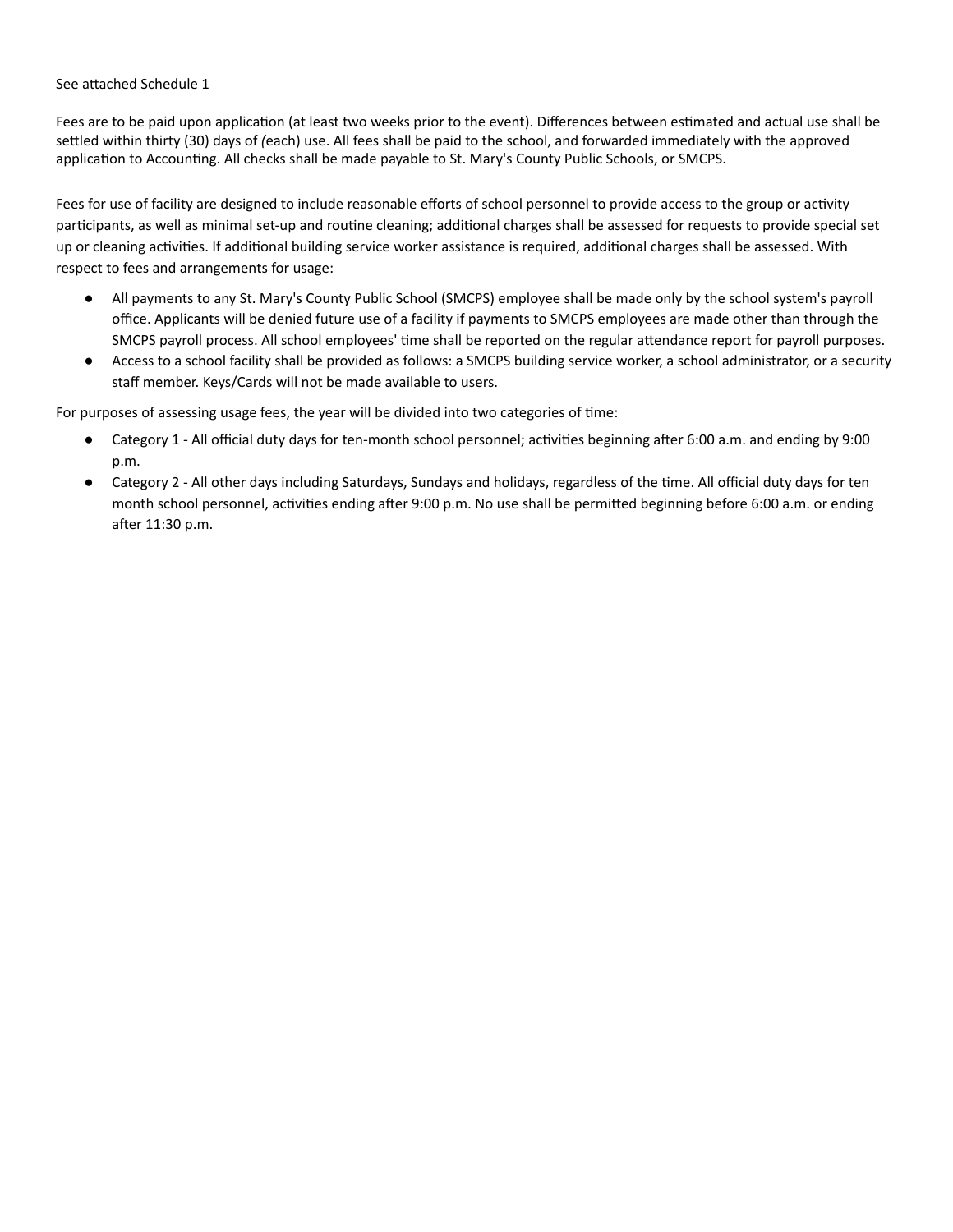### **HOURLY FEE SCHEDULE - CATEGORY 1 & 2 USE**

See attached Schedule 2

- A minimum of one food service worker is required for all kitchen rentals
- A minimum of one building service worker is required for all rentals
- A minimum of one security worker is required for all events exceeding 100 individuals (unless waived by the Chief of Safety and Security)
- A minimum of one sound and lightning technician is required for operating auditorium sound and lighting equipment

## EQUIPMENT FEE SCHEDULE

The equipment owned by the school system is primarily for the use of staff and students, and is to be used by staff, students, or other citizens of the community, for on-site use or in the case of vehicles, only in connection with St. Mary's County Public Schools (SMCPS) activities.

Organizations who wish to use equipment while using school facilities should request such on the Application. No equipment use will be approved that would impede school operation or instruction. Organizations or individuals accept all responsibilities and liabilities for the use of the equipment. Fees for the equipment used shall be charged as shown in the chart below. Fees are assessed per use, defined not to exceed five (5) consecutive hours. If use exceeds five hours, it shall count as additional use(s) and additional fees are to be charged. A form for usage (see attached) shall be used for all applications and shall accompany the facility use (indoor) and/or (outdoor) applications.

| <b>Equipment List</b>         | <b>Priority</b><br>5 | <b>Priority</b><br>6 | <b>Priority</b><br>7 |
|-------------------------------|----------------------|----------------------|----------------------|
| Piano                         | \$50                 | \$55                 | \$55                 |
| Projection Equipment - Screen | \$17                 | \$22                 | \$22                 |
| TV/VCR/DVD Player             | \$7                  | \$11                 | \$11                 |
| Microphone/PA System          | \$17                 | \$22                 | \$22                 |
| Kitchen Equipment             | \$17                 | \$22                 | \$22                 |
| Health & P.E. Equipment       | \$8                  | \$11                 | \$11                 |
| Stage Lights/Spotlights       | \$28                 | \$33                 | \$33                 |
| Technical/Shop Equipment      | \$17                 | \$22                 | \$22                 |

### Responsibilies of Applicant - Supervision

The user agrees to accept the facilities, as delivered. It is the user's responsibility to make any further adjustments deemed necessary to ensure the safety of its participants (i.e. relocating P.E. equipment to avoid a hazard), within parameters set by the site administrator, to avoid disruption of the instructional/support activities.

- A. The representative of the user accepts the full responsibility for onsite supervision of all people in the building or on the grounds. This person shall be: an employee of the St. Mary's County Public Schools, who is designated by the site administrator, a full-time employee of the Department of Recreation and Parks; or an adult representative of the user group, approved by the principal. (Referred to herein as "activity supervisor.")
- B. All groups using school facilies must be properly supervised. Generally, proper supervision will be interpreted as at least one designated responsible adult for every fifty adult participants, and/or one designated responsible adult for every thirty non-adult participants, including spectators. The site administrator shall determine the adequacy of supervision, as well as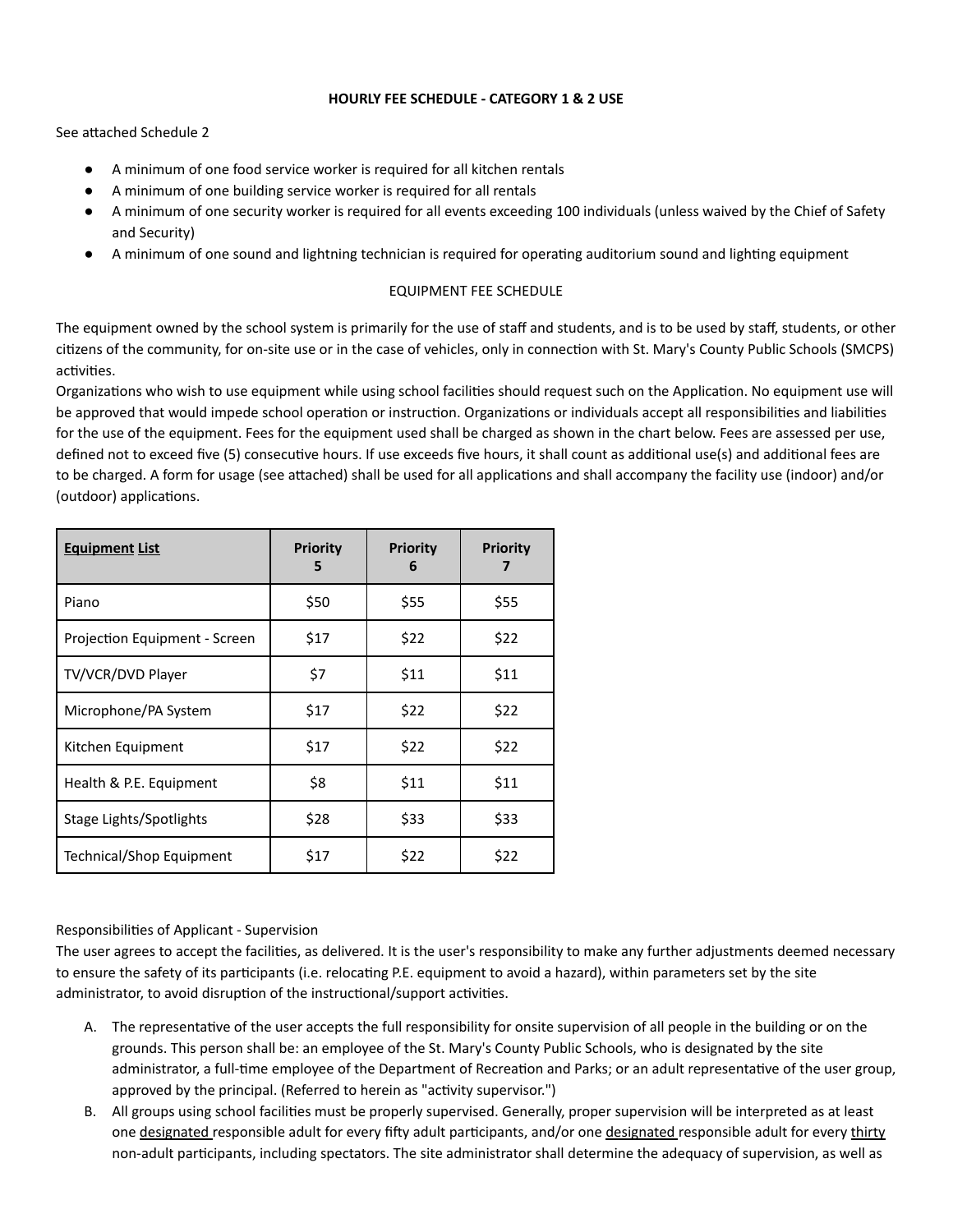the need for additional security, as deemed necessary due to the nature of the activity. The activity supervisor is responsible for the protection of the people participating in the program, as well as for the protection of the facilities and equipment.

- C. The user agrees to hold harmless and indemnify St. Mary's County Public Schools and its agents with respect to any claim of loss, injury or damage related to its use of the property, including damage to school property or property for which the school system is liable. Users are fully responsible for damages to the facilities.
- D. The activity supervisor is also responsible for the security of the building. The supervisor, with the assistance of the SMCPS building service worker, or SMCPS administrator, or SMCPS security personnel, will unlock the building before the activity, inspect the building before and after the activity, and lock up the building before leaving. All damages shall be reported in writing immediately. It will be the responsibility of the applicant to see that all persons have vacated the school buildings and grounds promptly at the time specified on the permit and that the building is securely closed.
- E. Groups using the building must arrange for any decorating, setting-up or other preparations for their activities at times which will not interfere with school operations. All decorations shall be removed by the time specified by the principal. Only non-flammable and non-hazardous materials shall be used for decorations, sets, etc.
- F. Users of the building must make provisions to restore the area used to the condition in which it was found, so that school operations can proceed without disruption. The building service worker will be responsible for the preparation of the building/area to be used. The building service worker assigned by the Director of Operations or designee shall be responsible for cleaning the area used. If cleaning or other work is to be done by the user, arrangements must be made ahead of time.
- G. Groups using the school grounds are responsible for leaving the grounds in the same condition as found. Tables, chairs and benches shall not be placed on the playing surface of tennis and multi-use courts. Heavy mechanical equipment may not be brought on the grounds, except on driveways and parking areas. Portable booths and equipment shall be removed immediately after the activity. Stakes are not to be driven in the hard-surface area. Lines are not to be painted on tennis and multipurpose courts or any other hard-surface areas. Grass cutting shall be the responsibility of the public school system, unless otherwise performed by the Department of Recreation and Parks.
- H. The activity supervisor is responsible for ensuring that use of the facilities is consistent with the application, all SMCPS requirements, as well as fire and safety regulations are adhered to.

All use of buildings and/or grounds is restricted to the area as described on the application form and the adjacent lavatories.

### Responsibilies of Applicant - Insurance

Indemnification - Any group, individual, or organization (other than Priority I and II, except EASMC and CEASMC) using the premises, buildings or other facilities of St. Mary's County Public Schools shall indemnify, hold harmless, and defend the Board of Education, as well as their officers, its employees, Board Members, agents, or volunteers from any and all damages to persons or property arising out of the use of the premises, buildings, equipment, or other facilities of St. Mary's County Public Schools by the group, individual, or organization.

Insurance - Such group, individual or organization using the facilities of St. Mary's County Public Schools shall provide evidence of commercial general liability insurance with minimum limits of \$1,000,000 combined single limit for bodily injury and property damage per occurrence, \$1,000,000 personal injury per offense, and \$1,000,000 general aggregate. St. Mary's County Public Schools shall be named as an additional insured on this commercial general liability policy. A certificate of insurance or a certified copy of the policy and the additional insured endorsement shall be provided at least ten (10) days prior to the scheduled use of the facilities as evidence that the above insurance requirements have been met. Failure by St. Mary's County Public Schools to require such evidence shall not be deemed to be a waiver of the requirement to provide such insurance.

Waiver of Subrogation - Such group, individual or organization using the facilities of St. Mary's County Public Schools hereby waives its rights of recovery against St. Mary's County Public Schools for loss or damage to property not owned by St. Mary's County Public Schools, including property of such group, individual or organization while on the premises of St. Mary's County Public Schools.

Payment for Damages The building service worker or authorized designee and responsible person from the using group shall inspect the facility used, both at the opening and closing time, and jointly fill out a report of damages or property loss to school buildings and grounds - use of school facilities form (see KFD(r)) for each use, if necessary. Signature by the activity supervisor acknowledges responsibility for loss and recognition of requirement to compensate SMCPS upon presentation of an invoice.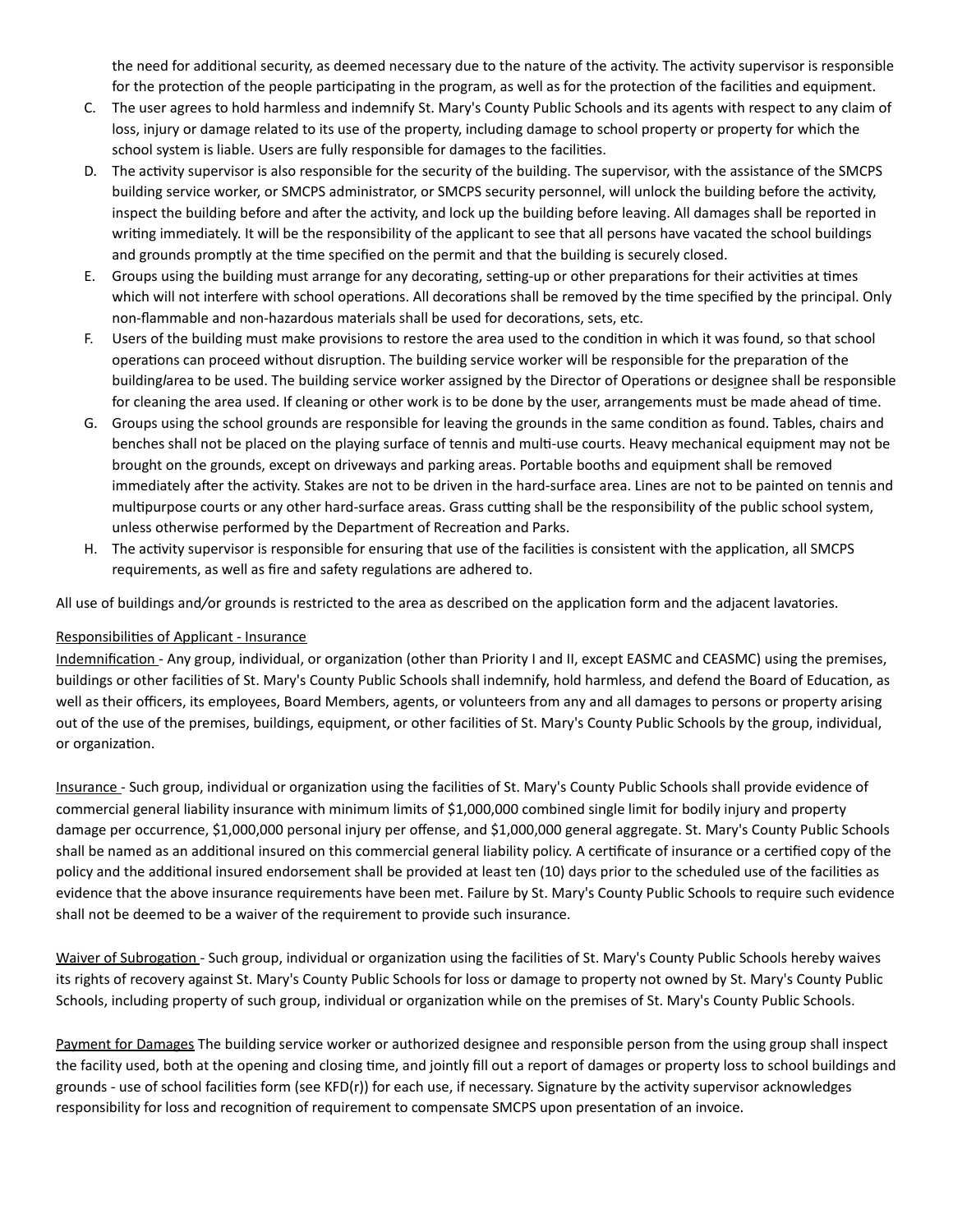All damages so assessed shall be paid in full by the using group within thirty (30) days of receipt of invoice. Future use will be prohibited if a user does not accept financial responsibility for the damage.

## **Activities Prohibited**

The following activities are prohibited and applications for such use will not be accepted:

- 1. Private parties, including but not limited to birthdays, anniversary, and other similar parties, celebrations, funeral services and other commercial activities, etc.
- 2. Meetings promulgating any theory of doctrine subversive to the laws of the United States or any political subdivision thereof, or advocating governmental change by violence
- 3. Any activity that may violate the canons of good morals, manners or taste
- 4. Any activity which may be injurious to the buildings, grounds or equipment
- 5. Any purpose in conflict with school activities
- 6. Commercial or political advertising except upon specific approval of the superintendent
- 7. Fundraising other than for charitable purposes, unless permitted by the site administrator (see KH policies for fundraising rules)
- 8. Fundraising for political candidates or parties
- 9. Gambling; use of alcoholic beverages, illegal substances; profanity on school property
- 10. The sale and use of tobacco in any form is prohibited by anyone at all times (24 hours a day, every day) in all St. Mary's County Public School buildings whether owned or leased. This includes schools, central offices, warehouses, garages, or other buildings operated by the school system regardless of whether or not students are present. In addition, the sale and use of tobacco in any form is prohibited on school grounds during the official school day. The "official school day" is defined as 7:00 a.m. through 4:00 p.m. The time will be extended until 10:00 p.m. for schools having evening high school
- 11. Commercial or private activities which may constitute unfair competition.

## **Helpful Hints**

Use of Facilities - Key Concepts

- Maximize resources to K-12 program. Charges are to recover costs, not obtain profits.
- Proof of Insurance required reason for denial
- Usage hours should include set-up/clean-up time, not just planned actual usage time of the event
- Cancellation of events require at least 72 hours for refund, no refund otherwise
- Users will be billed for the time approved on the application even if the event ends early. Likewise if the event goes over the allotted time, users will be billed for all appropriate overtime charges.
- Users do not employ or pay SMCPS staff, all payments to staff for working an event will be handled through the SMCPS payroll office.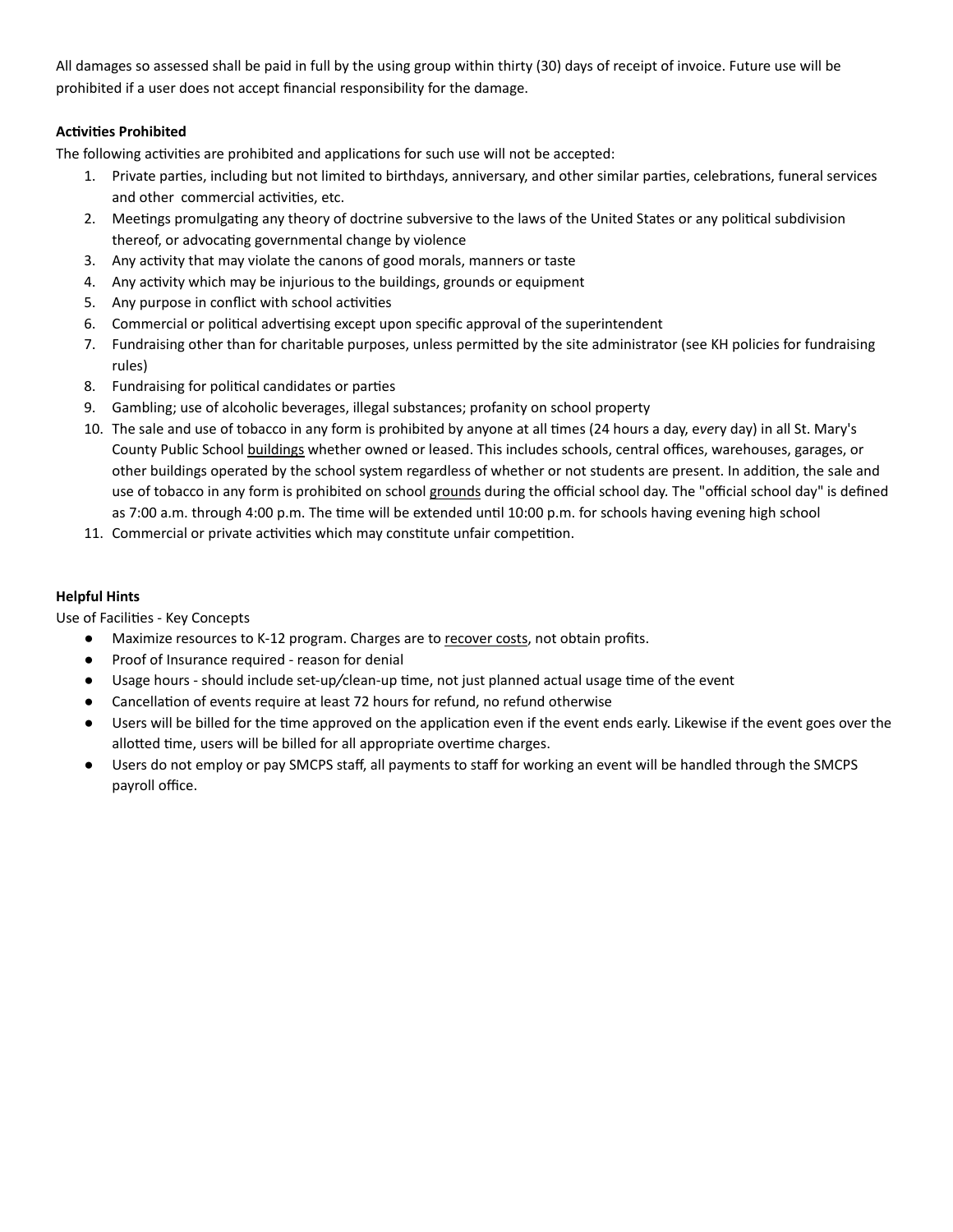# Schedule 1

Use of Facilities Rate

Fee Charge Summary by Priority and Category

|                   |                                                                                                                                                                                                                                           | Category 1                                                                           | <b>Category 2</b>                                                                                     |
|-------------------|-------------------------------------------------------------------------------------------------------------------------------------------------------------------------------------------------------------------------------------------|--------------------------------------------------------------------------------------|-------------------------------------------------------------------------------------------------------|
|                   |                                                                                                                                                                                                                                           | Between the hours of 6 a.m. and<br>9 p.m. on the duty day of a 10-<br>month employee | Non-duty day for a 10-month<br>employee or after 9 p.m. on<br>the duty day of a 10- month<br>employee |
| <b>Priority 1</b> | Curricular, co-curricular or extra-curricular<br>program for students of the St. Mary's County<br>Public Schools.                                                                                                                         | N                                                                                    | ${\sf N}$                                                                                             |
| <b>Priority 2</b> | System-sponsored or recognized program or<br>activity for employees of SMCPS. To be considered<br>an "employee" activity, SMCPS staff must<br>constitute the majority of the program's<br>participants.                                   | N                                                                                    | ${\sf N}$                                                                                             |
| <b>Priority 3</b> | A program or activity of a recognized parent<br>and/or community group established by the school<br>or system administration to support the<br>instruction and student programs of the school or<br>the school system. (including scouts) | ${\sf N}$                                                                            | Υ                                                                                                     |
| <b>Priority 4</b> | Local government agencies; a general fund or<br>activity funded Recreation and Parks Department<br>school aged program, and college programs<br>offering educator-related courses (including the<br>community college).                   | ${\sf N}$                                                                            | Y                                                                                                     |
| <b>Priority 5</b> | Any program or activity of a legally constituted,<br>local, non-profit youth group, and state and<br>federal agencies.                                                                                                                    | Υ                                                                                    | Υ                                                                                                     |
| Priority 6        | Any program or activity of other tax exempt<br>applicants or other programs of Recreation and<br>Parks not included under Priority 4; and colleges<br>and universities (non-educator activities).                                         | Υ                                                                                    | Υ                                                                                                     |
| <b>Priority 7</b> | All other users, including individuals unaffiliated<br>with a legal entity or group.                                                                                                                                                      | Υ                                                                                    | Υ                                                                                                     |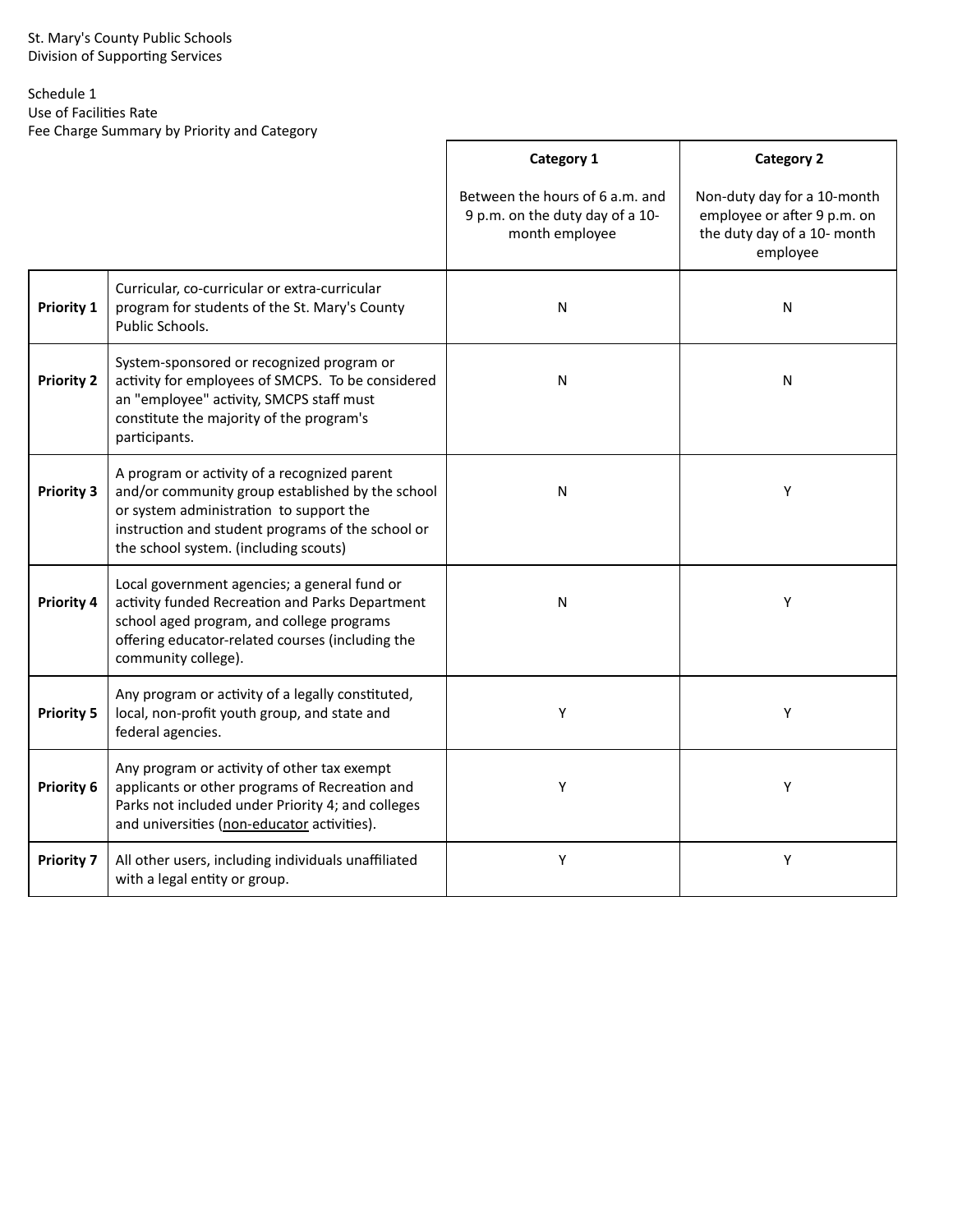St. Mary's County Public Schools Rates for Facility Use - **Category 1** Rates as of April 1, 2022

Note: Category 1 use is defined as an office duty day for 10 month personnel and the activity begins after 6:00 a.m. and ends before 9:00 p.m. The number of hours of use shall include all time during which the user requires access to the facility, which typically includes set up and clean up time.

| <b>Facilities Rental Costs</b>                         | <b>Approx</b><br>Capacity | Avg Sq<br><b>Footage</b> | <b>Priority</b><br>$1 - 3$ | <b>Priority</b><br>4   | <b>Priority</b><br>5 | <b>Priority</b><br>6 | <b>Priority</b><br>7 |
|--------------------------------------------------------|---------------------------|--------------------------|----------------------------|------------------------|----------------------|----------------------|----------------------|
| Auditoriums                                            | 800                       | 18,000                   | $\uparrow$ -               | \$ -                   | \$ -                 | \$45                 | \$50                 |
| Dorhman Room                                           | 304                       | 4,560                    | $\ddot{\phi}$ -            | $\ddot{\phi}$ -        | $\ddot{\phi}$ -      | \$45                 | \$50                 |
| Patio @ Forrest Tech Center (Stand alone usage)        |                           |                          | $\ddot{\phi}$ -            | \$ -                   | \$35                 | \$35                 | \$35                 |
| Patio @ Forrest Tech Center (w/other room(s) usage)    |                           |                          | $\boldsymbol{\zeta}$ -     | \$ -                   | \$20                 | \$20                 | \$20                 |
| Classroom(s) - up to five rooms per user               | 30                        | 1,000                    | $\boldsymbol{\zeta}$ -     | $\boldsymbol{\zeta}$ . | \$ -                 | \$17                 | \$28                 |
| Auxiliary Gymnasium                                    | n/a                       | 3,300                    | $\ddot{\phi}$ -            | $\boldsymbol{\zeta}$ . | $\ddot{\phi}$ -      | \$31                 | \$36                 |
| Gymnasium/Multi-purpose room - Elementary              | n/a                       | 2,600                    | $\ddot{\phi}$ -            | \$ -                   | \$ -                 | \$31                 | \$36                 |
| Gymnasium - Middle                                     | n/a                       | 5,630                    | $\ddot{\phi}$ -            | \$ -                   | $\ddot{\phi}$ -      | \$31                 | \$39                 |
| Gymnasium - High                                       | $1,250+$                  | 19,200                   | $\ddot{\phi}$ -            | \$ -                   | \$ -                 | \$50                 | \$66                 |
| Kitchens - Elementary (1)                              | n/a                       | 1,150                    | $\zeta$ -                  | $\zeta$ -              | $\zeta$ -            | \$25                 | \$29                 |
| Kitchens - Middle (1)                                  | n/a                       | 3,025                    | \$ -                       | \$ -                   | $\ddot{\phi}$ -      | \$25                 | \$29                 |
| Kitchens - High (1)                                    | n/a                       | 4,800                    | $\ddot{\phi}$ -            | \$ -                   | \$ -                 | \$25                 | \$29                 |
| Media Centers - Elementary                             | 40                        | 3,400                    | $\boldsymbol{\zeta}$ .     | \$ -                   | \$ -                 | \$44                 | \$55                 |
| Media Centers - Middle                                 | 40                        | 6,000                    | $\ddot{\phi}$ -            | $\boldsymbol{\zeta}$ . | \$ -                 | \$44                 | \$55                 |
| Media Centers - High                                   | 40                        | 3,600                    | \$ -                       | \$ -                   | \$ -                 | \$44                 | \$55                 |
| Cafeteria with or without Stage - Elementary           | 100                       | 3,100                    | $\uparrow$ -               | \$ -                   | \$ -                 | \$24                 | \$28                 |
| Cafeteria with or without Stage - Middle               | 150                       | 6,100                    | \$ -                       | \$ -                   | \$ -                 | \$25                 | \$31                 |
| Cafeterias - High                                      | 150                       | 7,200                    | $\zeta$ -                  | $\ddot{\phi}$ -        | $\zeta$ -            | \$26                 | \$35                 |
| Stage (with stage equipment) (2) (3)                   |                           |                          | \$ -                       | \$ -                   | $\zeta$ -            | \$28                 | \$30                 |
| Parking Lot                                            |                           |                          | \$ -                       | $\ddot{\phi}$ -        | \$ -                 | \$8                  | \$11                 |
| Tennis Courts - High                                   |                           |                          | $\boldsymbol{\zeta}$ .     | $\boldsymbol{\zeta}$ . | \$ -                 | \$30                 | \$30                 |
| Track - High                                           |                           |                          | $\boldsymbol{\zeta}$ .     | $\boldsymbol{\zeta}$ . | \$ -                 | \$30                 | \$30                 |
| Baseball/Softball Fields - High                        |                           |                          | $\boldsymbol{\zeta}$ .     | \$25                   | \$30                 | \$30                 | \$50                 |
| Artificial Turf Field - High (may require 2, 4, and 5) | $1,500+$                  |                          | \$ -                       | \$50                   | \$75                 | \$75                 | \$100                |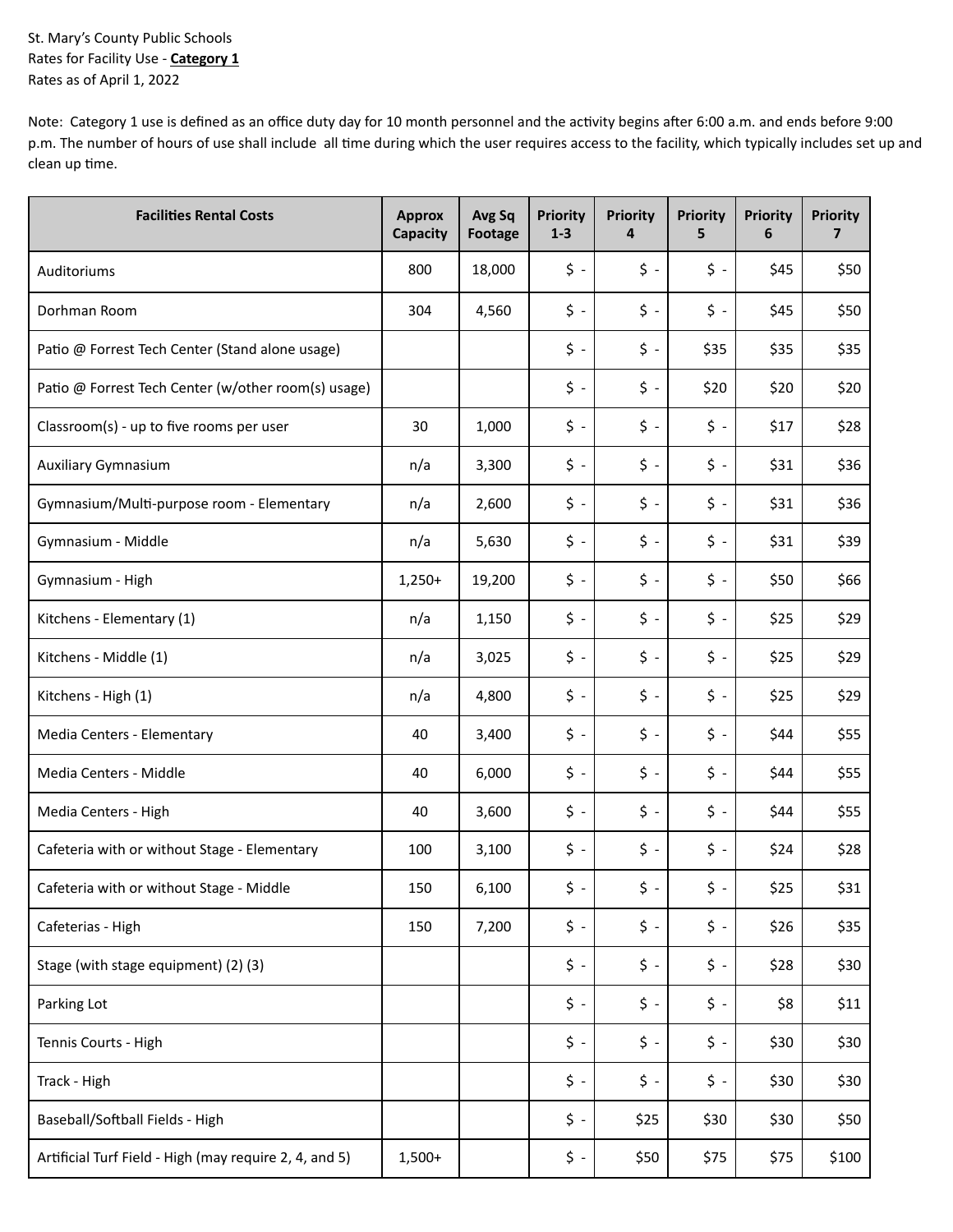| <b>Hourly/Per Diem Rates</b>   | <b>Hourly</b> |
|--------------------------------|---------------|
| 1. Food Service Hourly (Cat I) | \$30          |
| 2. Building Service Hourly     | \$33          |
| 3. Lighting & Sound Tech       | \$30          |
| 4. Safety & Security Asst.     | \$35          |
| 5. Event Manager               |               |

| Charges for the tracks/tennis courts will<br>be as follows for Rec & Parks: |           |  |  |  |  |
|-----------------------------------------------------------------------------|-----------|--|--|--|--|
| Student Use - Cat 1                                                         | No charge |  |  |  |  |
| Adult Use - Cat 1                                                           | \$7.70/hr |  |  |  |  |

| <b>Hourly/Per Diem Rates</b>              | <b>Hourly</b> | <b>6. Equipment Fees</b>      | <b>Priority 5</b> | <b>Priority 6</b> | <b>Priority 7</b> |
|-------------------------------------------|---------------|-------------------------------|-------------------|-------------------|-------------------|
| 1. Food Service Hourly (Cat I)            | \$30          | Piano                         | \$50              | \$55              | \$55              |
| 2. Building Service Hourly                | \$33          | Projection Equipment - Screen | \$17              | \$22              | \$22              |
| 3. Lighting & Sound Tech                  | \$30          | TV/VCR/DVD Player             | \$7               | \$11              | \$11              |
| 4. Safety & Security Asst.                | \$35          | Microphone/PA System          | \$17              | \$22              | \$22              |
| 5. Event Manager                          | \$30          | Kitchen Equipment             | \$17              | \$22              | \$22              |
|                                           |               | Health and PE Equipment       | \$8               | \$11              | \$11              |
| Charges for the tracks/tennis courts will |               | Stage Lights/Spotlights       | \$28              | \$33              | \$33              |
| be as follows for Rec & Parks:            |               | Technical/Shop Equipment      | \$17              | \$22              | \$22              |
|                                           |               |                               |                   |                   |                   |

#### **What Priority is my organization?**

**Priority 1** - Curricular, co-curricular or extra-curricular program for students of the St. Mary's County Public Schools.

Priority 2 - System-sponsored or recognized program or activity for employees of SMCPS. To be considered an "employee" activity, SMCPS staff must constitute the majority of the program's participants.

**Priority 3** - A program or activity of a recognized parent and/or community group established by the school or system administration to support the instruction and student programs of the school or the school system.

Priority 4 - Local government agencies; a general fund or activity funded Recreation and Parks Department school aged program, and college programs offering educator-related courses (including the community college).

**Priority 5** - Any program or activity of a legally constituted, local, non-profit youth group and state and federal agencies.

**Priority 6** - Any program or activity of other tax exempt applicants or other programs of Recreation and Parks not included under Priority 4; and colleges and universities (non-educator activities).

**Priority 7** - All other users, including individuals unaffiliated with a legal entity or group.

#### **Notes:**

- 1. Food service hourly is required if kitchen equipment is being used
- 2. Additional building service workers may be required depending on event and number of participants
- 3. Lighting and Sound Technician Required if stage equipment is being used
- 4. Safety and Security Assistant may be required if attendance is expected to exceed 100 people
- 5. Event Manager
- 6. Equipment fees per use are defined not to exceed 5 consecutive hours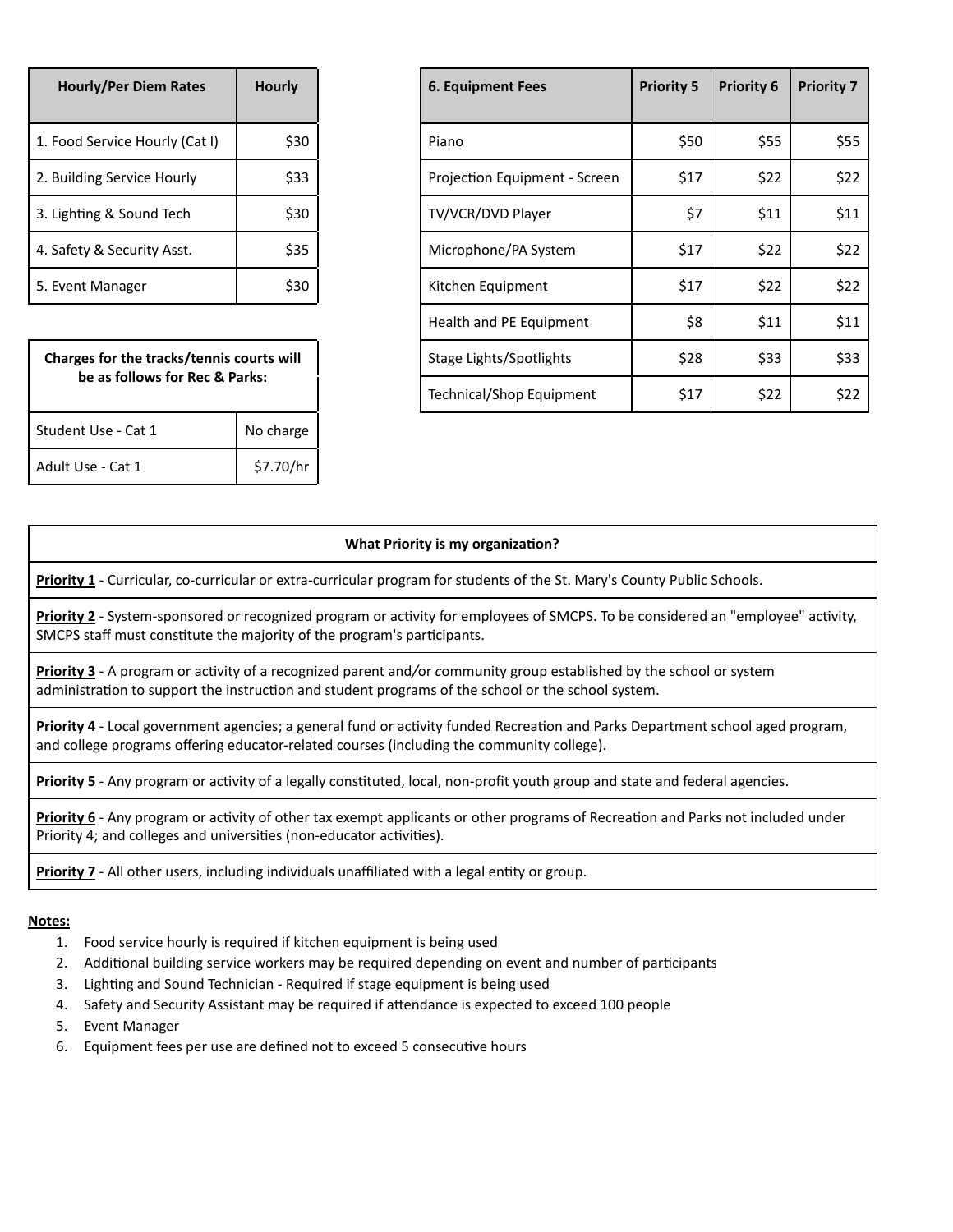St Mary's County Public Schools Rates for Facilies Use - **Category 2** Rates as of April 1, 2022

Note: Category 2 use is defined as a office duty day for 10 month personnel and the activity ends after 9:00 p.m., or if usage is on any day that is not a duty day for ten-month personnel, including Saturdays, Sundays, summertime, and holidays, regardless of the time. The number of hours of use shall include all time during which the user requires access to the facility, which typically includes set up and clean up time.

| <b>Facilities Rental Costs</b>                         | <b>Approx</b><br>Capacity | Avg Sq<br><b>Footage</b> | <b>Priority</b><br>$1 - 2$ | <b>Priority</b><br>3   | <b>Priority</b><br>4 | <b>Priority</b><br>5 | <b>Priority</b><br>6 | <b>Priority</b><br>7 |
|--------------------------------------------------------|---------------------------|--------------------------|----------------------------|------------------------|----------------------|----------------------|----------------------|----------------------|
| Auditoriums                                            | 800                       | 18,000                   | $\uparrow$ -               | \$33                   | \$74                 | \$74                 | \$81                 | \$91                 |
| Dorhman Room                                           | 304                       | 4,560                    | $\zeta$ -                  | \$33                   | \$74                 | \$74                 | \$81                 | \$91                 |
| Patio @ Forrest Tech Center (Stand alone usage)        |                           |                          | $\zeta$ -                  | \$35                   | \$35                 | \$35                 | \$35                 | \$35                 |
| Patio @ Forrest Tech Center (w/other room(s) usage)    |                           |                          | $\zeta$ -                  | \$20                   | \$20                 | \$20                 | \$20                 | \$20                 |
| Classroom(s) - up to 5 rooms per user                  | 30                        | 1,000                    | $\zeta$ -                  | \$33                   | \$42                 | \$42                 | \$46                 | \$54                 |
| Auxiliary Gymnasium                                    | n/a                       | 3,300                    | $\ddot{\textsf{s}}$ -      | \$33                   | \$61                 | \$61                 | \$63                 | \$69                 |
| Gymnasium/Multi-purpose room - Elementary              | n/a                       | 2,600                    | $\ddot{\textsf{s}}$ -      | \$33                   | \$61                 | \$61                 | \$63                 | \$69                 |
| Gymnasium - Middle                                     | n/a                       | 5,630                    | $\zeta$ -                  | \$33                   | \$73                 | \$73                 | \$80                 | \$90                 |
| Gymnasium - High                                       | $1,250+$                  | 19,200                   | $\ddot{\textsf{s}}$ -      | \$33                   | \$73                 | \$73                 | \$80                 | \$90                 |
| Kitchens - Elementary (1)                              | n/a                       | 1,150                    | $\zeta$ -                  | \$33                   | \$52                 | \$56                 | \$58                 | \$67                 |
| Kitchens - Middle (1)                                  | n/a                       | 3,025                    | $\zeta$ -                  | \$33                   | \$52                 | \$56                 | \$58                 | \$67                 |
| Kitchens - High (1)                                    | n/a                       | 4,800                    | $\zeta$ -                  | \$33                   | \$52                 | \$56                 | \$58                 | \$67                 |
| Media Centers - Elementary                             | 40                        | 3,400                    | $\zeta$ -                  | \$33                   | \$59                 | \$59                 | \$62                 | \$68                 |
| Media Centers - Middle                                 | 40                        | 6,000                    | $\ddot{\textsf{s}}$ -      | \$33                   | \$59                 | \$59                 | \$62                 | \$68                 |
| Media Centers - High                                   | 40                        | 3,600                    | $\ddot{\textsf{s}}$ -      | \$33                   | \$59                 | \$59                 | \$62                 | \$68                 |
| Cafeteria with or without Stage - Elementary           | 100                       | 3,100                    | $\ddot{\textsf{s}}$ -      | \$33                   | \$40                 | \$40                 | \$41                 | \$46                 |
| Cafeteria with or without Stage - Middle               | 150                       | 6,100                    | \$ -                       | \$33                   | \$43                 | \$43                 | \$45                 | \$52                 |
| Cafeterias - High                                      | 150                       | 7,200                    | $\zeta$ -                  | \$33                   | \$51                 | \$51                 | \$54                 | \$63                 |
| Stage (with stage equipment) (2) (3)                   |                           |                          | $\zeta$ -                  | \$33                   | \$41                 | \$41                 | \$45                 | \$47                 |
| Lobby/Restrooms (if the only area used)                |                           |                          | $\zeta$ -                  | \$33                   | \$39                 | \$39                 | \$39                 | \$43                 |
| Parking Lot                                            |                           |                          | $\zeta$ -                  | $\uparrow$ -           | \$6                  | \$6                  | \$8                  | \$11                 |
| Tennis Courts - High                                   |                           |                          | $\ddot{\textsf{s}}$ -      | $\boldsymbol{\zeta}$ - | \$30                 | \$30                 | \$30                 | \$30                 |
| Track - High                                           |                           |                          | $\zeta$ -                  | $\boldsymbol{\zeta}$ - | \$30                 | \$30                 | \$30                 | \$30                 |
| Baseball/Softball Fields - High                        |                           |                          | $\zeta$ -                  | \$50                   | \$50                 | \$60                 | \$60                 | \$75                 |
| Artificial Turf Field - High (may require 2, 4, and 5) | $1,500+$                  |                          | $\boldsymbol{\zeta}$ -     | \$100                  | \$100                | \$125                | \$125                | \$150                |